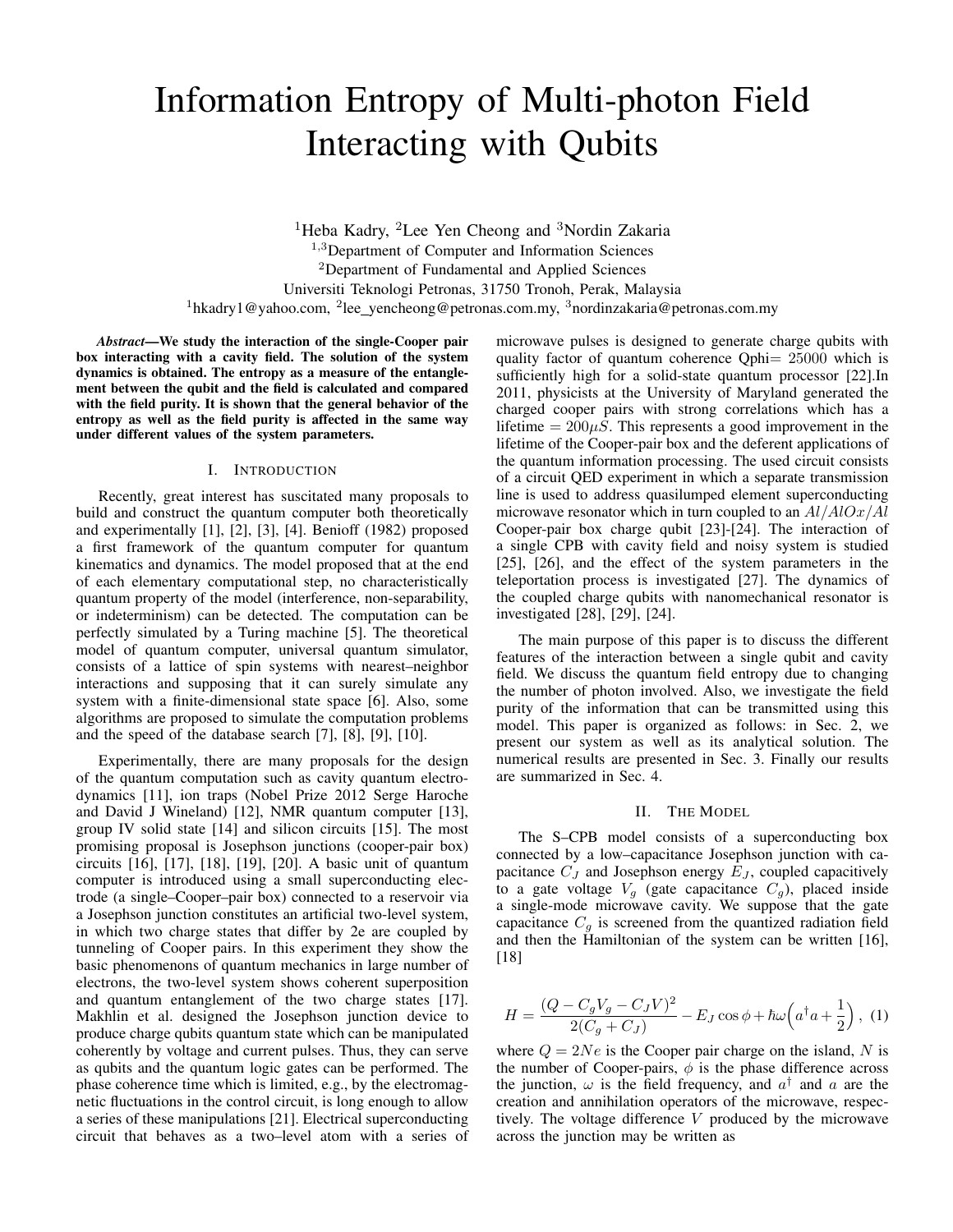$$
V = i\sqrt{\frac{\hbar\omega}{2C_F}}\left(a - a^{\dagger}\right),\tag{2}
$$

where  $C_F$  is the capacitance parameter which depends on the thickness of the junction, the relative dielectric constant of the thin insulating barrier and the dimension of the cavity. Here, we consider the case where the charging energy with scale  $E_c = \frac{e^2}{2(C - 1)}$  $\frac{e^2}{2(C_g+C_J)}$  dominates over the Josephson coupling energy  $E_J$ , and concentrates on the value  $V_g = \frac{e}{C_g}$  and weak quantized radiation field, so that only the two low–energy charge states  $N = 0$  and  $N = 1$  are relevant. In this case the Hamiltonian in a basis of the charge state  $|\downarrow\rangle$  and  $|\uparrow\rangle$  reduces to a two–state form in a spin– $\frac{1}{2}$  language[30]

$$
H = E_c \left( 1 + \frac{C_J^2 V^2}{e^2} \right) - 2E_c \frac{C_J V}{e} J_z - \frac{1}{2} E_J J_x + \hbar \omega \left( a^\dagger a + \frac{1}{2} \right). \tag{3}
$$

We denote  $J_z$  and  $J_x$  as the Pauli matrices in the pseudo–spin basis  $\{|\downarrow\rangle, |\uparrow\rangle\}$ , i.e.,

$$
J_x = |\uparrow\rangle \langle \downarrow| + |\downarrow\rangle \langle \uparrow| \quad \text{and} \quad J_z = |\uparrow\rangle \langle \uparrow| - |\downarrow\rangle \langle \downarrow| \,, \quad (4)
$$

where the charge states are not the eigenstate of the Hamiltonian (3) even in the absence of the quantized radiation field, i.e.,  $V = 0$ . We describe H in the two charge states subspace through new states and denote the corresponding states as [30]

$$
|+\rangle = \frac{1}{\sqrt{2}}(|\uparrow\rangle - |\downarrow\rangle), \ |-\rangle = \frac{1}{\sqrt{2}}(|\uparrow\rangle + |\downarrow\rangle).
$$
 (5)

By making some treatments we find that the hamiltonian reduced to the following form

$$
H_I = \frac{1}{2}\Delta\sigma_z + ig\left(a\ \sigma_+ - a^\dagger\sigma_-\right),\tag{6}
$$

where

$$
g = \left(\frac{e^2 \omega}{2C_F \hbar}\right)^{\frac{1}{2}} \frac{C_J}{(C_g + C_J)},\tag{7}
$$

where  $\Delta = E_J - \omega$  is the detuning between the Josephson energy and cavity field frequency. We shall work from now on in the basis  $\{|\rangle, |\rangle\}$ , then in the interaction picture, the Hamiltonian (6) is written as [31]

$$
U_G = \left(\begin{array}{cc} \mathcal{U}_{11} & \mathcal{U}_{12} \\ \mathcal{U}_{21} & \mathcal{U}_{22} \end{array}\right),\tag{8}
$$

where

$$
\mathcal{U}_{11}(t) = \cos \Omega_{n+k} t - i \frac{\Delta}{2} \frac{\sin \Omega_{n+k} t}{\Omega_{n+k}},
$$
  
\n
$$
\mathcal{U}_{12}(t) = g a^{\frac{\sin \Omega_{n} t}{\Omega_{n}},}
$$
  
\n
$$
\mathcal{U}_{21}(t) = g a^{\frac{\sin \Omega_{n+k} t}{\Omega_{n+k}}},
$$
  
\n
$$
\mathcal{U}_{22}(t) = \cos \Omega_{n} t + i \frac{\Delta}{2} \frac{\sin \Omega_{n} t}{\Omega_{n}}.
$$
\n(9)

Here,  $\Omega_n = \left(\frac{\Delta^2}{4} + g^2 n\right)^{\frac{1}{2}}$ ,  $\Omega_{n+k} = \left(\frac{\Delta^2}{4} + g^2 \frac{(n+k)!}{n!}\right)^{\frac{1}{2}}$  and  $n = a^{\dagger} a$ . The density operator of the system at any time  $t > 0$ is given by

$$
\rho(t) = \mathcal{U}_t \rho(0) \mathcal{U}_t^{\dagger}, \qquad (10)
$$

where  $\rho(0) = \rho_b(0) \otimes \rho_f(0)$ .

Assume that the box is initially in its pure state

$$
\rho_b(0) = \frac{1}{\sqrt{2}} (|e\rangle + |g\rangle).
$$
 (11)

We assume the field is initially prepared in Fock state, i.e., the initial density of the field is  $\rho_f(0) = |n\rangle \langle n|$ . Using Eqs. (6), and (9), one obtains the density operator of the Cooper pair qubit after tracing out the field state as,

$$
\rho(t) = \begin{pmatrix} \rho_{11}(t) & \rho_{21}(t) \\ \rho_{12}(t) & \rho_{22}(t) \end{pmatrix},
$$
\n(12)

where,

$$
\rho_{11}(t) = (1 - \beta) \sum_{n=0}^{\infty} \frac{e^{-|\alpha|^2} |\alpha|^{2n}}{n!} \left[ \cos^2 \Omega_{n+k} t + \left( \frac{\Delta}{2} \right)^2 \sum_{n=0}^{\infty} \frac{\sin^2 \Omega_{n+k} t}{\Omega_{n+k}^2} \right]
$$
  
\n
$$
+g^2 \beta \sum_{n=0}^{\infty} \frac{e^{-|\alpha|^2} |\alpha|^{2n+2k}}{n!} \left[ \frac{\sin^2 \Omega_{n+k} t}{\Omega_{n+k}^2} \right], \quad (13)
$$
  
\n
$$
\rho_{12}(t) = -g(1 - \beta) \sum_{n=0}^{\infty} \frac{e^{-|\alpha|^2} |\alpha|^{2n+k}}{n!} \times \left[ \frac{\cos \Omega_{n+2k} t \sin \Omega_{n+k} t}{\Omega_{n+k}} -i \left( \frac{\Delta}{2} \right) \sum_{n=0}^{\infty} \frac{\sin \Omega_{n+2k} t \sin \Omega_{n+k} t}{\Omega_{n+k}} \right]
$$
  
\n
$$
+g \beta \sum_{n=0}^{\infty} \frac{e^{-|\alpha|^2} |\alpha|^{2n+k}}{n!} \left[ -\frac{\sin \Omega_{n+k} t \cos \Omega_n t}{\Omega_{n+k}} +i \left( \frac{\Delta}{2} \right) \sum_{n=0}^{\infty} \frac{\sin \Omega_{n+k} t \sin \Omega_n t}{\Omega_{n+k}} \right], \quad (14)
$$
  
\n
$$
\rho_{21}(t) = g(1 - \beta) \sum_{n=0}^{\infty} \frac{e^{-|\alpha|^2} |\alpha|^{2n+k}}{n!} \times \left[ \frac{\cos \Omega_{n+2k} t \sin \Omega_{n+k} t}{\Omega_{n+k}} \right]
$$
  
\n
$$
+i \left( \frac{\Delta}{2} \right) \sum_{n=0}^{\infty} \frac{\sin \Omega_{n+2k} t \sin \Omega_{n+k} t}{\Omega_{n+k}} \right]
$$
  
\n
$$
+g \beta \sum_{n=0}^{\infty} \frac{e^{-|\alpha|^2} |\alpha|^{2n+k}}{n!} \left[ -\frac{\sin \Omega_{n+k} t \cos \Omega_n t}{\Omega_{n+k}} \right]
$$
  
\n
$$
\rho_{22}(t) =
$$

4

 $\Omega_n^2$ 

 $(16)$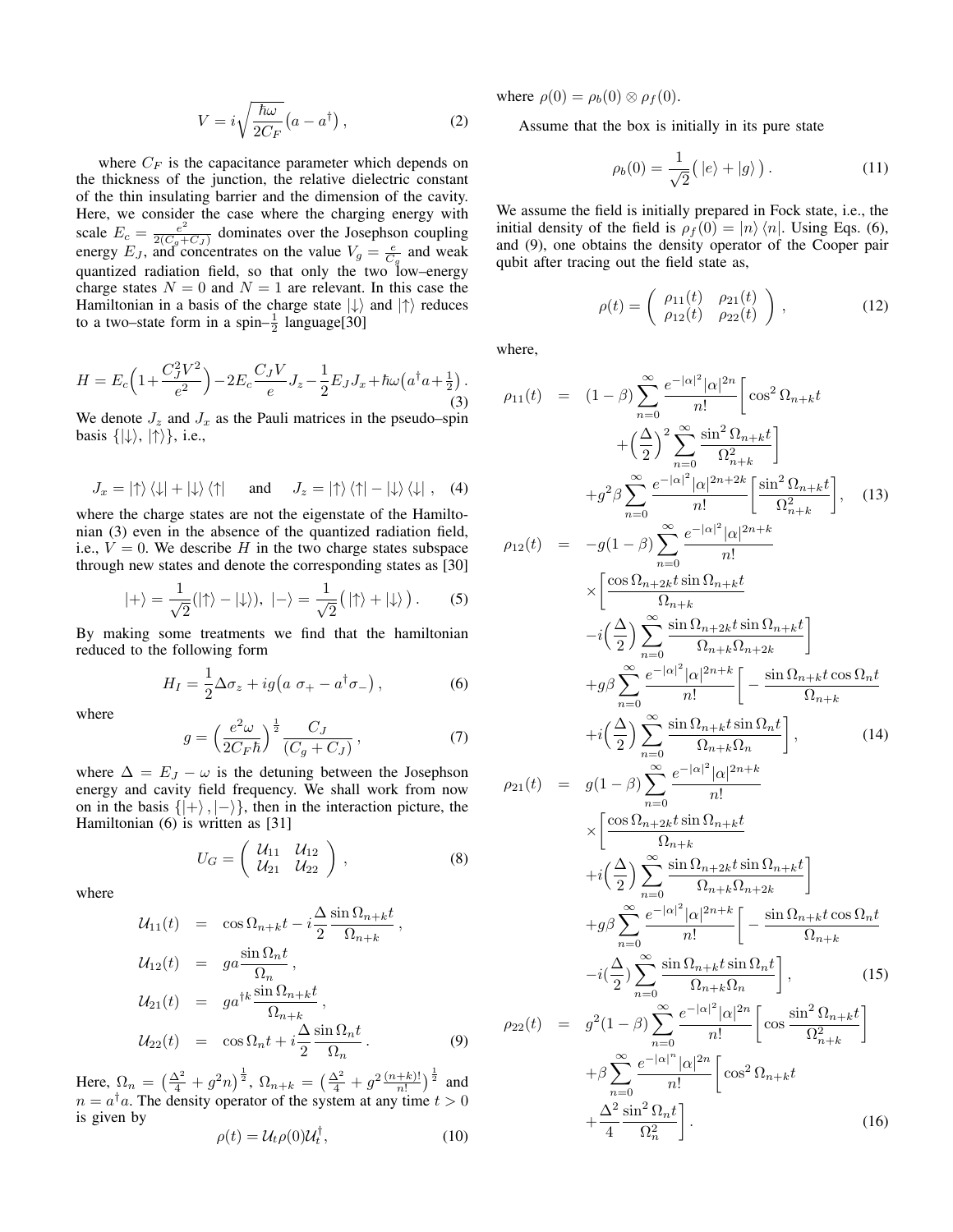### III. RESULTS AND DISCUSSION

In this section we conclude our results and discussions. The Von Neumann entropy is considered as a measure of the entanglement and it can be written as [26]

$$
S = -\lambda_i \log \lambda_i \,, \tag{17}
$$

where  $\lambda_i = \frac{1}{2} \pm \frac{1}{2} \sqrt{[\rho_{22}(t) - \rho_{11}(t)]^2 + 4[\rho_{21}(t)]^2}$ . The purity of the transmitted information can be written as

$$
P = \text{Tr}|\rho(t)|^2. \tag{18}
$$

Fig. 1 shows the dynamics of the quantum field entropy as a function of the scaled time  $gt$ . It is clear to see that the quantum entropy starts from 0.1 at  $t = 0$ . When time increases the entropy decreases to reach  $S = 0$  at  $qt = 0.5$ . The entropy maintains at zero until  $gt = 1.3$  and then it starts to increase and reaches its maximum value at  $S = 0.6$  at  $qt = 2$ . The entropy decreases again and reaches 0.3 at  $qt = 3$  with small oscillations. When the detuning parameter is increased,  $\Delta =$ 10, it shows that the entropy starts from the same value, but when time increases the entropy increases to its maximum value,  $(S = 0.1$  in this case) at  $gt = 0.3$  and beyond that point the entropy maintained at a fixed value. We conclude from this result that by increasing the detuning parameter,  $\Delta$ , the entropy decreases.



Fig. 1. The entropy as a function of the scaled time for different values of the detuning parameters, where  $\Delta = 0.5$  and  $\Delta = 10$  with a single photon process.

Fig. 2 depicted the purity of the transmitted information as a function of the scaled time  $qt$ . We find that the purity starts from its maximum value when  $qt = 0$ . As time goes on, the purity decreases and reaches its minimum value when the box is totally in a mixed state and the purity repeated periodically. The effect of the detuning affect the purity in an opposite way from the entropy, where the purity is increased when the detuning increases.

Figs. 3 and 4 represent the effect of the number of photon on the entropy and purity. It shows that the periodic behavior of the entropy is manifested for the two–photon process while this periodicity is no longer exist when the number of photon is increased. It is interesting to see that the same behavior is observed for both entropy and purity corresponding to the photon processes.



Fig. 2. The purity of the transmitted information as a function of the scaled time. Same parameters are applied as in Fig. 1.



Fig. 3. The entropy as a function of the scaled time for different values of the number of photons, where  $k = 2$  (two-photon process) and  $k = 4$ (four-photon process). The other paternosters are the same as in the case in Fig. 1 but  $\Delta = 1$ .

## IV. CONCLUSION

We considered the interaction between a single Cooper– pair box and the cavity field. The effect of the system parameters on the entropy and the purity of the transmitted information are studied. We discussed the effect of the multi– photon processes on the entropy and purity and find that the photon process plays the same role on both entropy and purity. We also find that the number of photons have a big effect in the information entropy and the purity of the transmitted information as well as the detuning parameter. In general, the information entropy and the purity of the transmitted information for the system consists of the SCPB with multi–photon field can be controlled by adjusting the system parameters.

#### **REFERENCES**

- [1] Isaac L. Chuang Michael A. Nielsen. Quantum computation and quantum information. In *Cambridge University Press*, 2000.
- [2] David. Deutsch. Quantum theory, the church-turing principle and the universal quantum computer. In *Proceedings of the Royal Society of London; Series A, Mathematical and Physical Sciences*, volume 400, page 97117, July 1985.